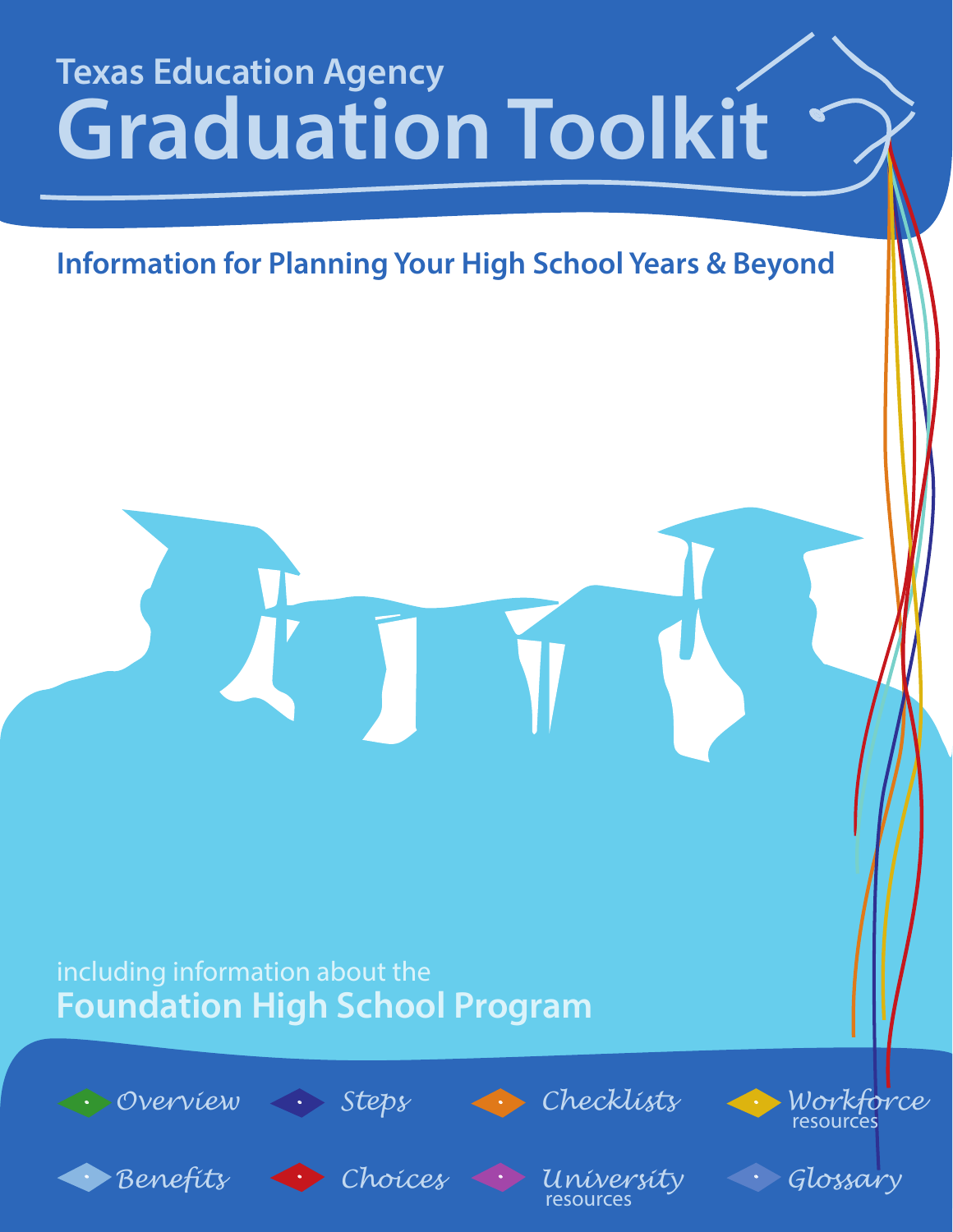## <span id="page-1-0"></span>**Texas Education Agency Graduation Toolkit**

[Graduation Program -](#page-2-0) *Overview*

[Distinguished Level of Achievement -](#page-3-0) *Benefits*

[Texas High School Diploma -](#page-4-0) *Steps*

[Endorsements -](#page-5-0) *Choices*

[Graduation Program -](#page-6-0) *Checklists*

Information - *[University Resources](#page-7-0)*

Information - *[Workforce Resources](#page-8-0)*

[Graduation Program -](#page-9-0) *Glossary*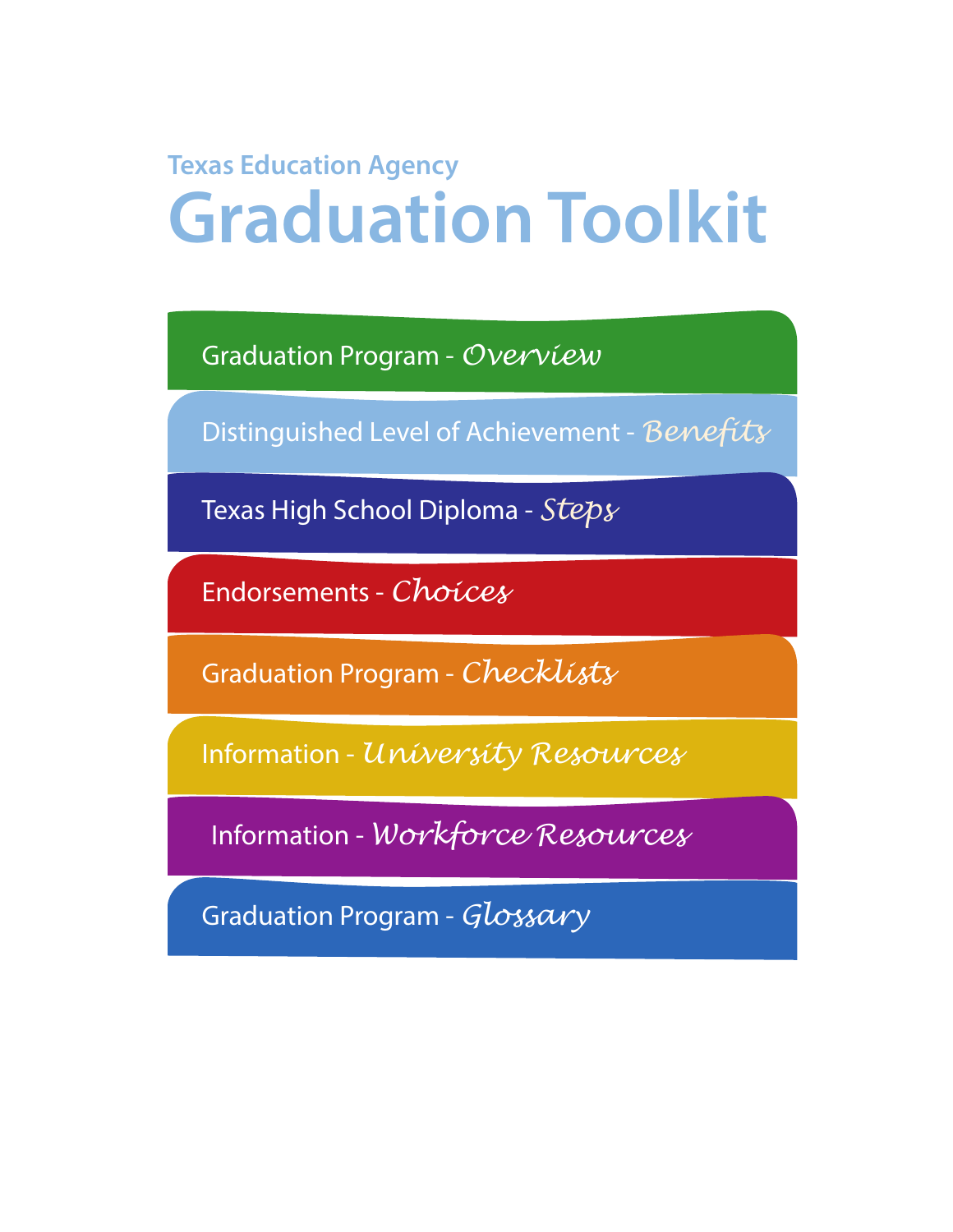## <span id="page-2-0"></span>**[Texas Education Agency Graduation Toolkit](#page-1-0)** Graduation Program – *Overview*

### **Foundation High School Program**

The Foundation High School Program with endorsements is a flexible program that allows students to pursue their interests. It is the default graduation program for students who entered high school in the 2014-15 school year or later.

### **The program contains up to four parts:**

- A 22-credit foundation plan which is the core of the Texas high school diploma program
- Five endorsement**\*** options that allow students to focus on a related series of courses
- A higher performance category called Distinguished Level of Achievement
- Performance Acknowledgments that note outstanding achievement in specific areas\*\*

### **The Foundation requirements (22 credits) include:**

| English (4 credits)                                                                                                                       | $\cdot$ English $\vert \cdot$ English II         | • English III | • An advanced English course                                   |  |
|-------------------------------------------------------------------------------------------------------------------------------------------|--------------------------------------------------|---------------|----------------------------------------------------------------|--|
| <b>Mathematics (3 credits)</b>                                                                                                            | • Algebra I • Geometry • An advanced math course |               |                                                                |  |
| Science (3 credits)                                                                                                                       | • Biology<br>• An advanced science course        |               | • Integrated Physics & Chemistry or an advanced science course |  |
| <b>Social Studies (3 credits)</b> • World History or World Geography                                                                      | • U.S. Government (one-half credit)              |               | • U.S. History<br>• Economics (one-half credit)                |  |
| <b>Languages Other Than English (2 credits)</b> $\cdot$ 2 credits in the same language or<br>• 2 credits from Computer Science I, II, III |                                                  |               |                                                                |  |
| <b>Physical Education (1 credit)</b>                                                                                                      | Fine Arts (1 credit)                             |               | Electives (5 credits)                                          |  |
| <b>Speech: Demonstrated proficiency</b>                                                                                                   |                                                  |               |                                                                |  |

**Endorsements** Total credits with endorsements 26

### **Enhancements**

Additionally, a student may earn the Distinguished Level of Achievement and/or a Performance Acknowledgment for outstanding performance. The Distinguished Level of Achievement must be earned to be admitted to a Texas public university under the Top 10 percent automatic admission law.

### **Distinguished Level of Achievement Performance Acknowledgments Areas\*\***

- Foundation Program requirements dual credit courses
- 4 credits in math including Algebra II bilingualism and biliteracy
- 
- 
- 
- 
- 4 credits in science  **PSAT, ACT ASPIRE**<sub>®</sub>, SAT or ACT
- at least 1 endorsement Advanced Placement or International Baccalaureate exams
	- earning a state-, nationally- or internationally-recognized business or industry certification or license

**\***A student entering 9th grade must indicate an endorsement he or she plans to follow. A student may change or add an endorsement at any time.

A student may graduate without earning an endorsement if, after his or her sophomore year, the student's parent signs a form permitting the student to omit the endorsement requirement.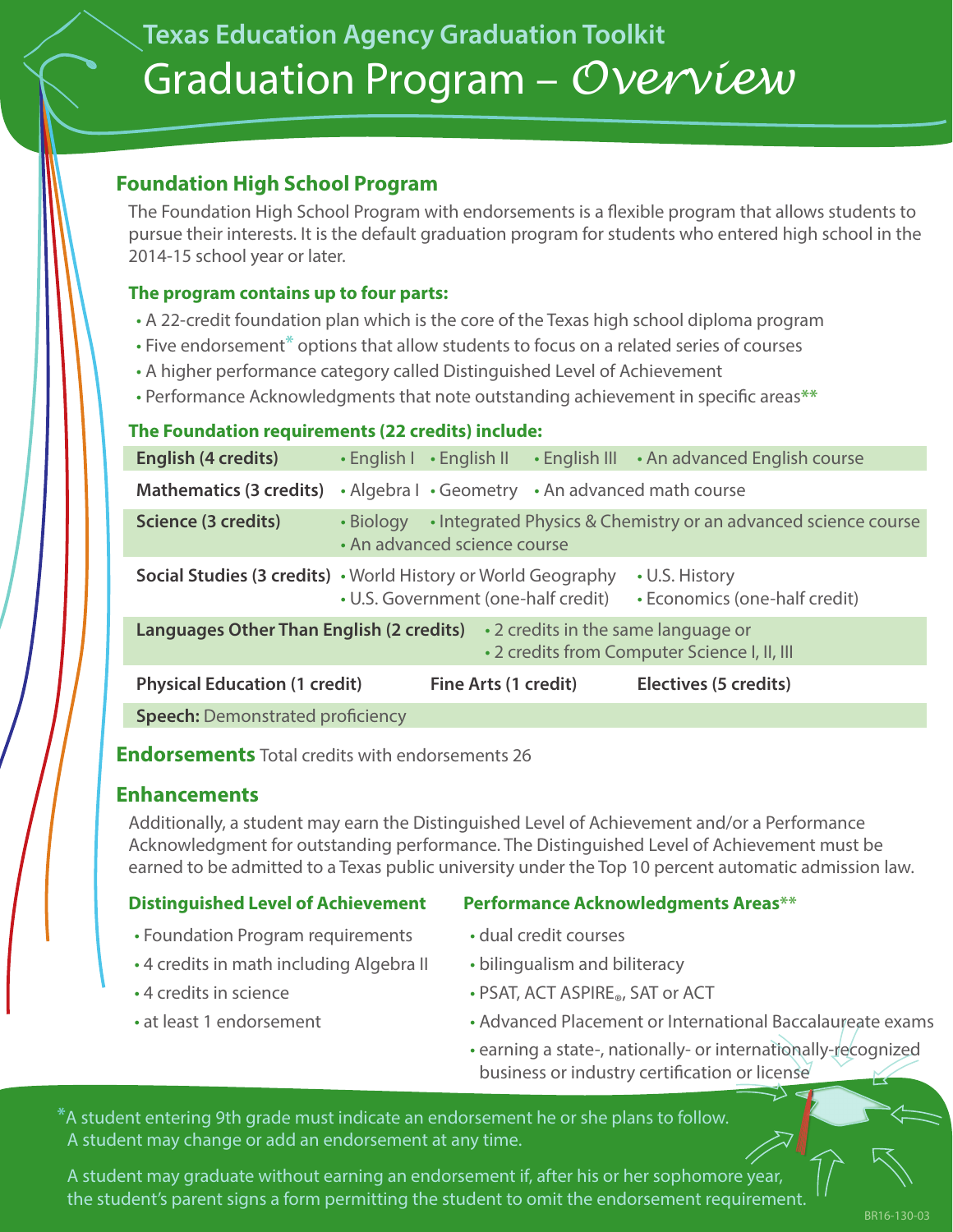## <span id="page-3-0"></span>**[Texas Education Agency Graduation Toolkit](#page-1-0)** Distinguished Level of Achievement – *Benefits*

### **Choices determine options**

Most of the very best jobs available now and in the future require education and training beyond a high school diploma. Whether you intend to pursue a high-demand, industry workforce credential from a community or technical college or a traditional four-year degree from a university, the choices made in high school will determine your future options.

To best prepare yourself now for the transition to post-high school education or quality workforce training, choosing and taking the right classes is essential. The Distinguished Level of Achievement will ensure the best preparation for your future.



### **Why it matters —** *Benefits*

The Distinguished Level of Achievement opens a world of educational and employment opportunities for you beyond high school. The Distinguished Level of Achievement will:

- Allow you to compete for Top 10% automatic admissions eligibility at any Texas public university;
- Position you among those first in line for a TEXAS Grant<sup>\*</sup> to help pay for university tuition and fees; and
- Ensure you are a more competitive applicant at the most selective colleges and universities.

\*Must be financially qualified

### **What it means**

The Distinguished Level of Achievement requires more math and more science than the  $\Lambda$ Foundation High School Program. The Distinguished Level of Achievement requires:

- A total of four credits in math, including Algebra II;
- A total of four credits in science; and
- Successful completion of an endorsement in your area of interest.

### **Advantages**

- Opportunity to earn an endorsement in an area of interest
- More college and university options
- More financial aid options
- Better preparation for college-level coursework at community/technical colleges and universities
- Opportunity for immediate enrollment in classes related to your chosen field of study
- Strong foundation to successfully complete an industry workforce credential or college degree







BR16-130-03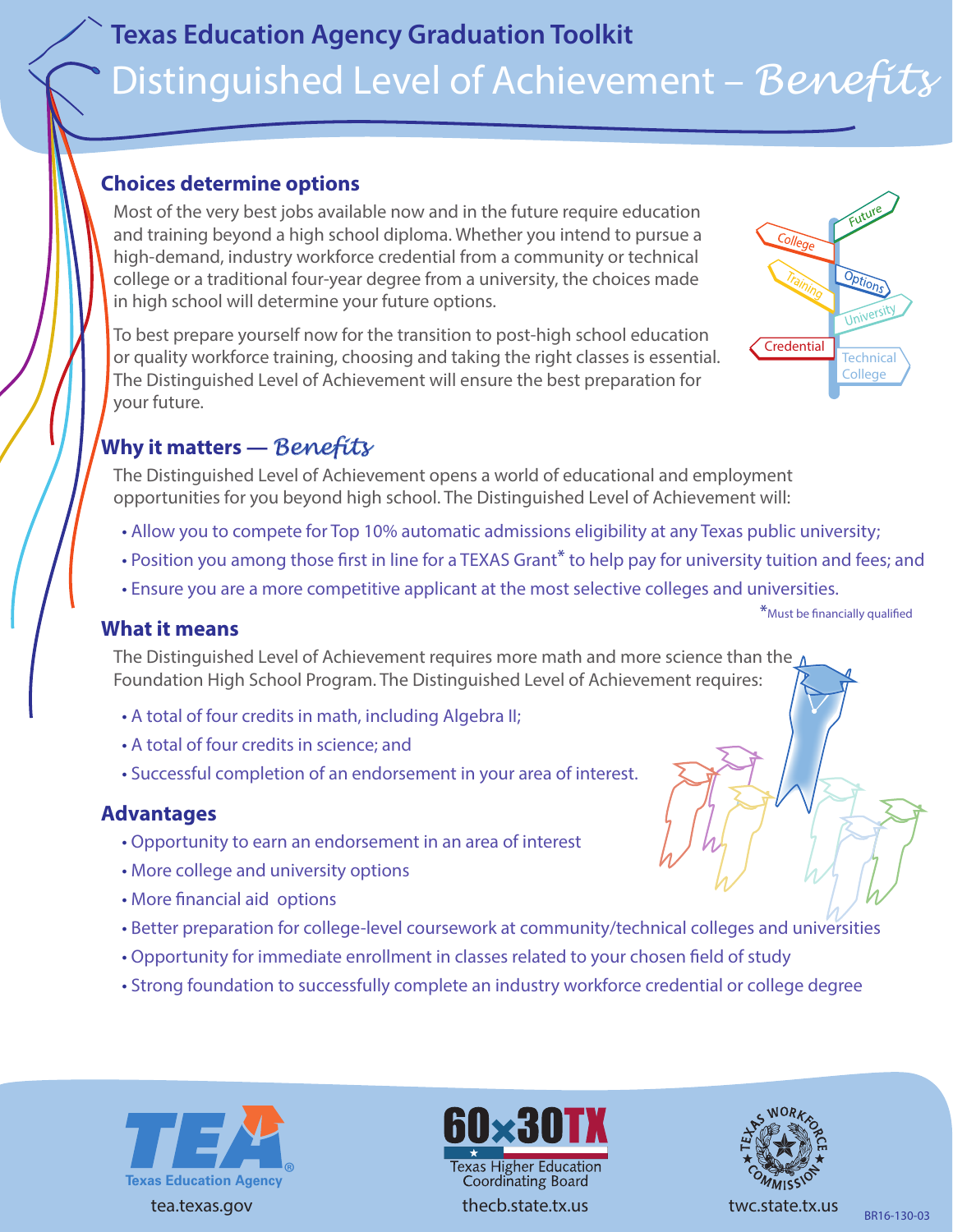<span id="page-4-0"></span>

Be sure to visit your school counselor to learn more about your options. Students may earn more than one endorsement.

**Texas Education Agency • Texas Higher Education Coordinating Board • Texas Workforce Commission**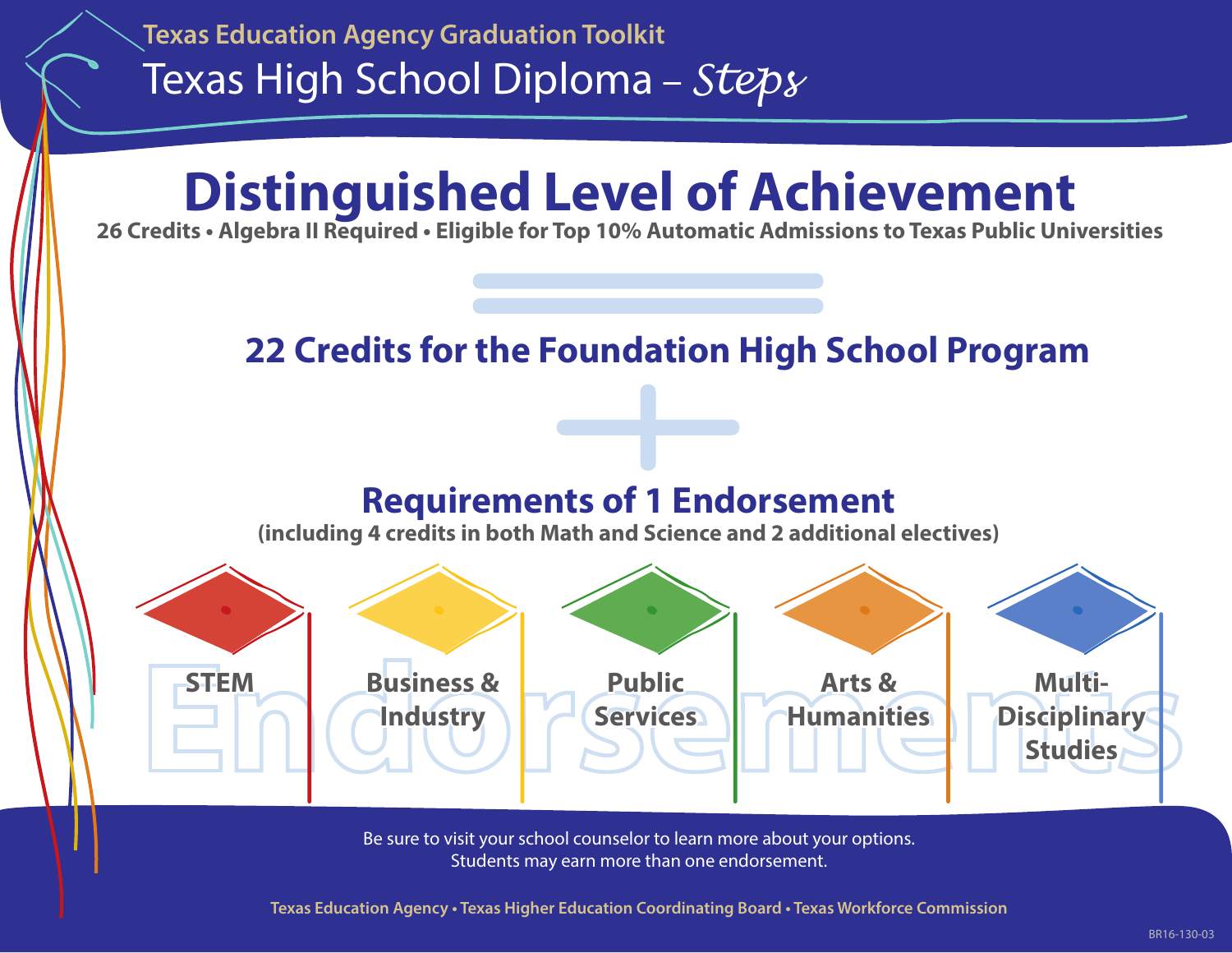## <span id="page-5-0"></span>**[Texas Education Agency Graduation Toolkit](#page-1-0)** Endorsements – *Choices*

### **Endorsements**

Students are able to earn one or more endorsements as part of their graduation requirements. Endorsements consist of a related series of courses that are grouped together by interest or skill set. They provide students with in-depth knowledge of a subject area.

Students must select an endorsement<sup>\*</sup> in the ninth grade. Districts and charters are not required to offer all endorsements. If only one endorsement is offered, it must be multidisciplinary studies.

Students earn an endorsement by completing the curriculum requirements for the endorsement, including 4 credits in both math and science and 2 additional elective credits.

### **Students can choose from 5 endorsement areas**

### **Science, Technology, Engineering and Mathematics (STEM)**

- Career and Technical Education (CTE) courses related to STEM Computer Science
- Mathematics Science
- Combination of no more than two of the categories listed above

### **Business and Industry (one of the following or a combination of areas)**

• Agriculture, Food and Natural Resources • Technology Applications • Architecture and Construction • Transportation, Distribution and Logistics • Arts, Audio/Video Technology and Communication • English electives in: • Business Management and Administration • advanced broadcast journalism • Finance • **Finance** • **advanced journalism** • Hospitality and Tourism • Manufacturing • debate • Information Technology • Marketing • public speaking

### **Public Services (one of the following)**

• Human Services • Health Science • Education and Training • Law • Public Safety • Government and Public Administration • Corrections and Security **•** *Generalia* • Junior Reserve Officer Training Corps (JROTC)

### **Arts and Humanities (one of the following)**

- 2 levels each in two languages other than English (LOTE) Social Studies
- 
- 4 levels in the same LOTE  **American Sign Language (ASL)** American Sign Language (ASL)
- Courses from one or two areas (music, theater, art, dance) in fine arts
- English electives not included in Business and Industry

### **Multi-Disciplinary Studies (one of the following)**

- 4 advanced courses from other endorsement areas
- 4 credits in each foundation subject area, including English IV and chemistry and/or physics
- 4 credits in Advanced Placement, International Baccalaureate, or dual credit selected from English, mathematics, science, social studies, economics, LOTE or fine arts

\*Visit your school counselor to learn more about your options. Students may earn more than one endorsement.

ENDORSEMENTS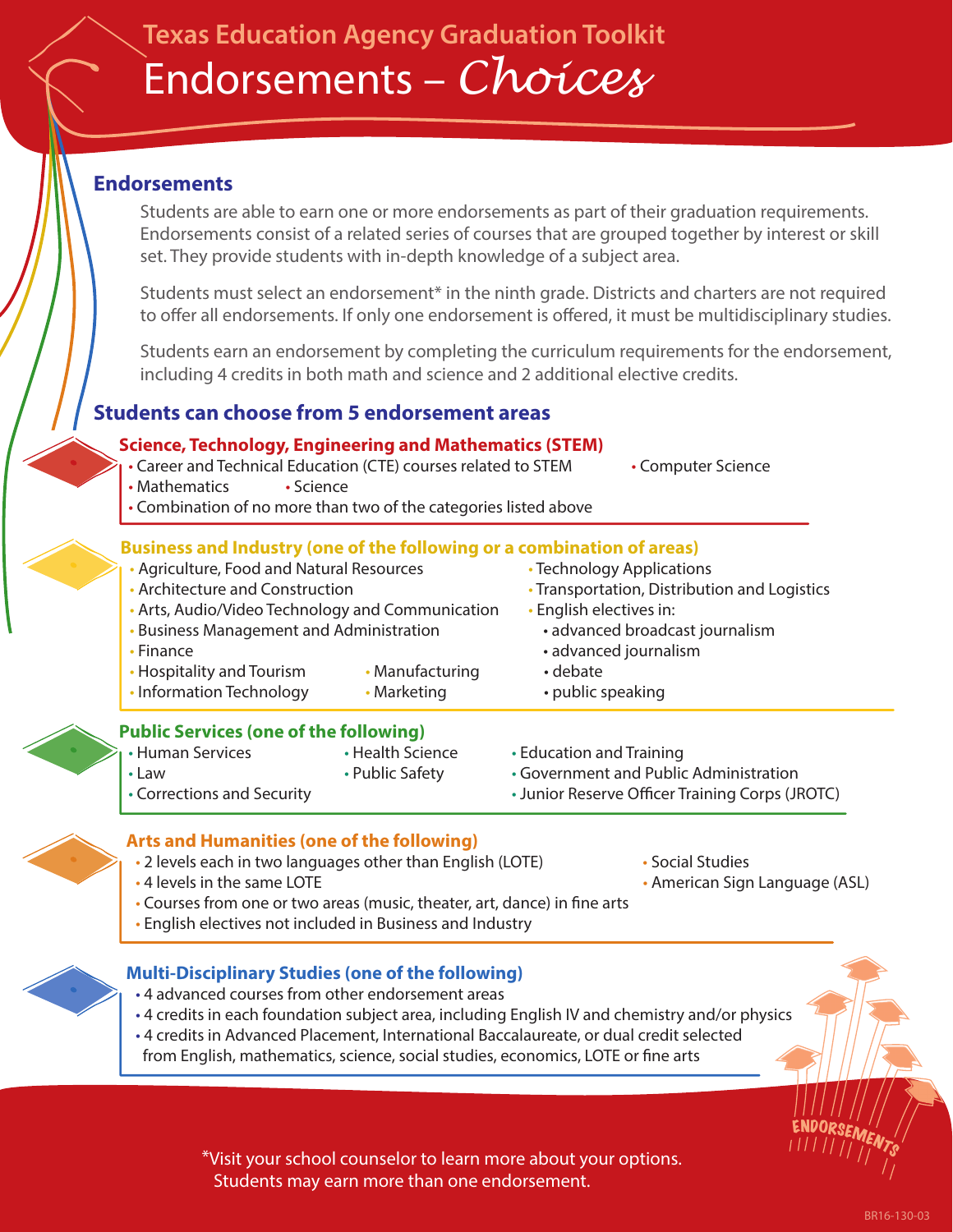## <span id="page-6-0"></span>**[Texas Education Agency Graduation Toolkit](#page-1-0)** Graduation Program – *Checklists*

# **8th Grade**

- □ Review choices offered under the **Foundation High School Program** and the **Endorsements** to decide on your future academic path.
- $\Box$  **Select** the endorsement that best fits your area of personal interest and the major you plan to study in college.
- □ **Recognize** that most college entrance requirements include rigorous advanced courses including **Algebra II**, higher-level science courses and languages other than English.

# **9th/10th Grade**

- **Monitor** high school credits; be sure to meet all **local and state requirements**.
- **Take dual credit** or **Advanced Placement courses** if possible to earn college credit while still in high school.
- **Keep** list of awards, honors and extracurricular activities for scholarship and college applications.
- **Research** colleges or universities you are interested in attending. **Check** admission and application requirements and timelines.
- **Explore** interests and take advantage of **Career Day opportunities.**
- **Attend college nights** hosted by your high school. **Talk** with school representatives about the types of financial aid available.
- **Take** the Preliminary SAT (PSAT)/National Merit Scholarship Qualifying Test in your sophomore year for practice. In your junior year, take the PSAT for eligibility for the National Merit Scholarship Competition. Students who take the PSAT or ACT ASPIRE<sup>®</sup><br>tend to score higher on the SAT or ACT than those who do not.

# **11th/12th Grade**<br>□ **Take dual credit** or **Advanced Placement courses** if possible to earn college credit while

- you are still in high school.
- $\Box$  **Check** with your counselor's office to learn about available scholarships. Be sure to apply early and for as many scholarships as possible. Do not limit yourself to local scholarships.
- **Consider** taking SAT/ACT preparation classes. **Sign up** and take the ACT and/or SAT test, preferably in your junior year but no later than the fall of your senior year.
- **Fill out** the FAFSA (Free Application for Federal Student Aid) early in the spring of your senior year.
- $\Box$  **Apply** to college during the fall of your senior year.

If you plan to pursue technical training or enter the workforce after graduation, see the Information - *Workforce Resources* page or visit Texas Reality Check at [www.texasrealitycheck.com/.](http://www.texasrealitycheck.com/)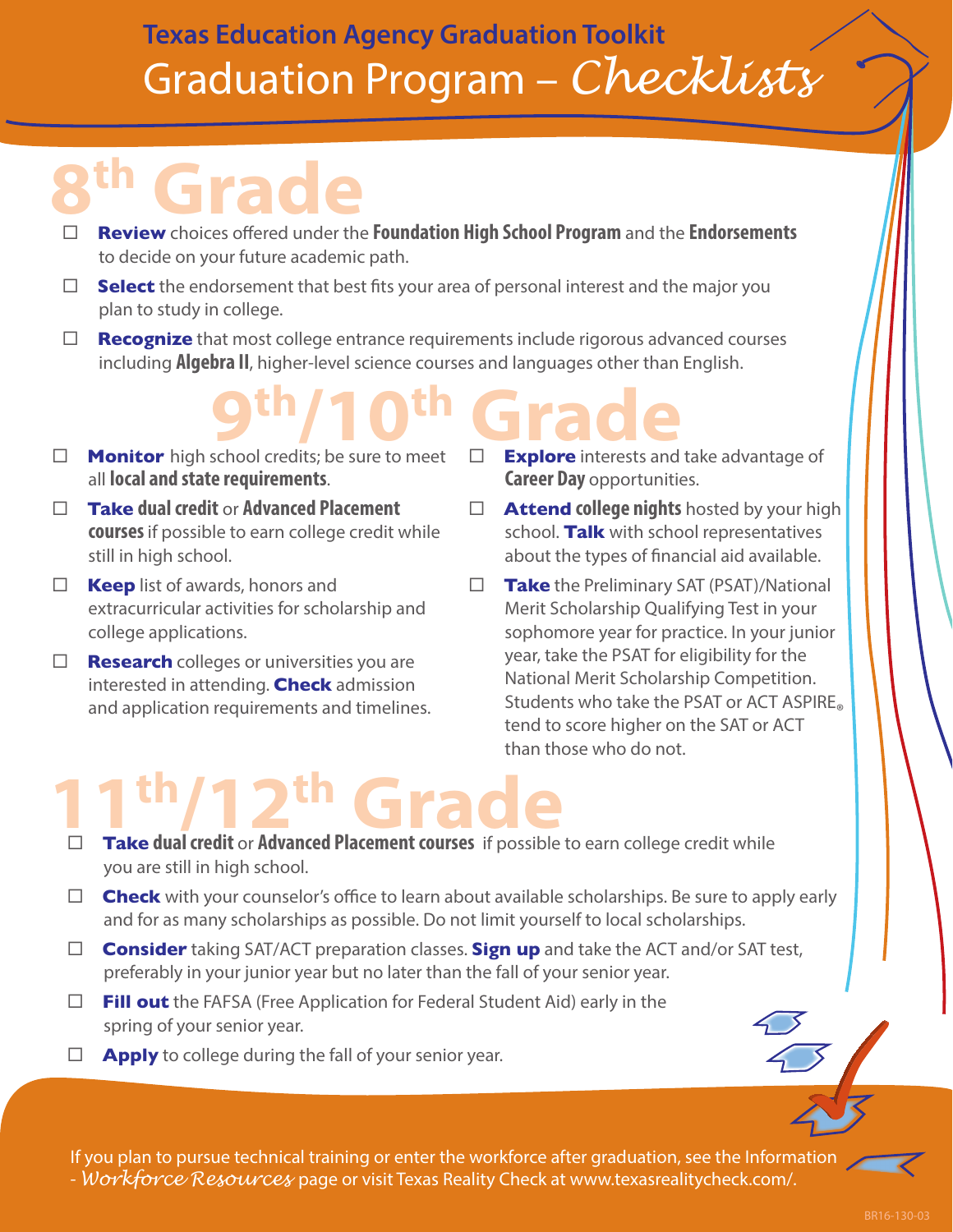## <span id="page-7-0"></span>**[Texas Education Agency Graduation Toolkit](#page-1-0)** [Information –](#page-1-0) *University Resources*

## **Resources**

### **Foundation High School Program with Endorsements [tea.texas.gov/graduation-requirements/hb5.aspx](http://tea.texas.gov/graduation-requirements/hb5.aspx)**

**In 2013, the Texas Legislature passed House Bill 5 creating the Foundation High [School Program. This webpage provides an array of information i](tea.texas.gov/Curriculum_and_Instructional_Programs/Graduation_Information/House_Bill_5__Foundation_High_School_Program/)ncluding:**

- **• A side-by-side comparison of the Foundation High School Program and the previous graduation programs**
- **• A Foundation High School Program Frequently Asked Questions**
- **• Approved Foundation High School Program Rules Detailed information about the state's graduation program**

### **Compare College TX**

### **www.comparecollegetx.com**

**Compare College TX is an interactive, mobile-friendly web tool designed to help students and parents learn more about Texas public universities and community/ [technical colleges.](http://www.comparecollegetx.com)**

# **Did you know...**



**high school by taking Advanced Placement courses and earning high scores on the AP tests or by enrolling in and passing dual credit courses?**

# **earning**<br>time a high school graduate<br>the highest ranking graduate at each Texas

**over their lifetime a high school graduate with a bachelor's degree earn 84 percent more\* than a high school graduate?**

eligible<sub>students</sub> ranked in the Top 10 percent

**of their graduating class from an accredited public or private Texas high school may be eligible for automatic admission to a Texas public university if they have completed the Distinguished Level of Achievement?**

**the highest ranking graduate at each Texas**  public high school receives a certificate from **the Texas Education Agency that can be used as a scholarship to cover tuition costs at any Texas public college or university?**

\*Center on Education and the Workforce, "The College Payoff: Education, Occupations, Lifetime Earnings," August 2011. Georgetown University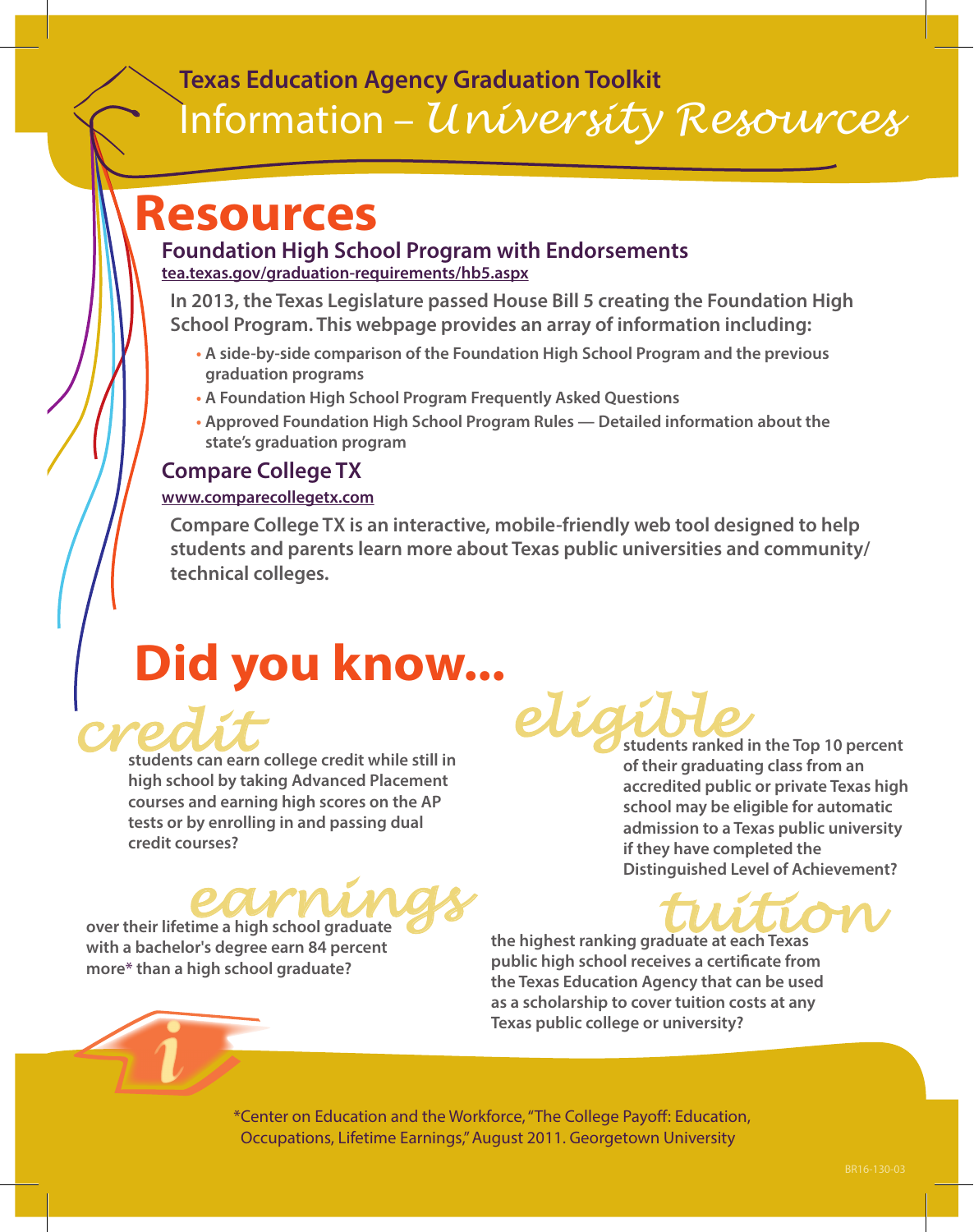## <span id="page-8-0"></span>**Career**

If you are considering going straight into the workforce or into a technical training program following graduation, you still need to complete your high school education and earn a high school diploma.

### **While in high school, you will want to:**

- $\Box$  **Look** at the five endorsements offered under the Foundation High School Program.
- **Determine** your area of interest.
- □ Complete your selected endorsement along with the required foundation program to earn your high school diploma.
- □ **Learn** about available jobs, and any required post-high school or technical training.
- **Explore** new career opportunities.
- **Research** wage and occupation information, required levels of education and training requirements.
- □ **Discover** your interests and abilities; use labor market resources at [www.texasrealitycheck.com/](http://www.texasrealitycheck.com/) and at [www.texasworkforce.org/customers/jsemp/career-exploration-trends.html.](http://www.texasworkforce.org/customers/jsemp/career-exploration-trends.html)
- **Research** which jobs are among the fastest and most in-demand in Texas at [www.texascaresonline.com/hotshots/hotshotslists.asp.](http://www.texascaresonline.com/hotshots/hotshotslists.asp)

### **Community College & Career Schools**

 $\Box$  **Find** training and certifications for specific occupations or skills through community colleges or career schools and colleges at [www.texasworkforce.org/svcs/propschools/career-schools-colleges.html.](http://www.texasworkforce.org/svcs/propschools/career-schools-colleges.html)

# **Did you know...**

*training* **many of the high-demand jobs1 will require some postsecondary education?** 

# *tuition* **students attending community**

**colleges or trade schools may also be eligible for state or**  federal financial aid?<sup>2</sup>

*credential* **that Texas public school students can earn a Performance Acknowledgement on their transcripts by earning a state-, nationally- or internationally-recognized credential for a**  specific professional occupation, such as certified nurses' aid certification (CAN) or computer tech certification (CTC) **while in high school?**

**earnings believe the control of the control of the control of the control of the control of the control of the control of the control of the control of the control of the control of the control of the control of the contr** workforce certificate from a community or technical **college earn 20 percent more3 than those with only a high school diploma?**

### <sup>1</sup> Texas Workforce Commission

**2** Get the facts at [www.collegeforalltexans.com](http://www.collegeforalltexans.com) or [studentaid.ed.gov](https://www.studentaid.ed.gov)

<sup>3</sup>Center on Education and the Workforce, "Certificates: Gateway to Gainful Employment and College Degrees," June 2012. Georgetown University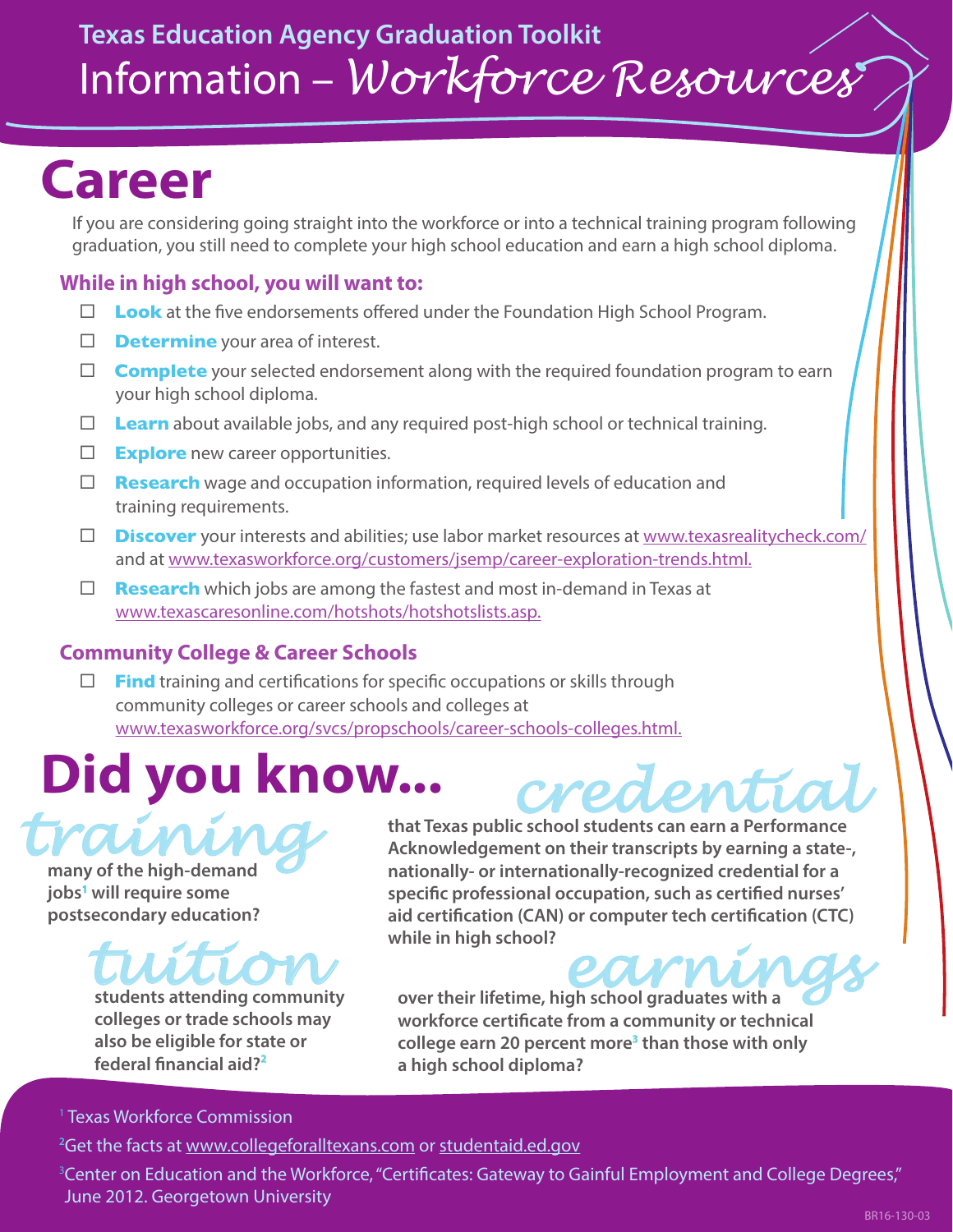## <span id="page-9-0"></span>**[Texas Education Agency Graduation Toolkit](#page-1-0)** Graduation Program – *Glossary*

### **Foundation High School Program**

The basic 22-credit graduation program for Texas public school students.

### **Endorsements**

Areas of specialized study. The areas are:

- Science, Technology, Engineering and Mathematics (STEM) Business and Industry
- Arts and Humanities Public Services Multidisciplinary Studies
- 
- 

A district or charter that offers only one endorsement must offer Multidisciplinary Studies.

### **Distinguished Level of Achievement**

A high level of academic achievement earned by going beyond the Foundation High School Program. It requires a total of 26 course credits, including Algebra II, a fourth science credit and an endorsement. A student must earn this designation to be eligible for Top 10 percent automatic admission to a Texas public university.

### **Performance Acknowledgments**

Students may earn an additional acknowledgment on their transcripts because of outstanding performance in areas such as dual credit courses and bilingualism and biliteracy; on Advanced Placement, International Baccalaureate, PSAT, ACT ASPIRE<sub>®</sub>, the SAT or ACT exams; or by earning a state-, nationally- or internationally-recognized business or industry certification.

### **Course Credit**

A unit of measure awarded for successful completion of a course. Completion of a one semester course typically earns one-half credit for a student.

### **Industry Workforce Credential**

A state-, national- or internationally-recognized credential that aligns with the knowledge and skills standards identified by an association or government entity representing a particular profession or occupation and valued by business or industry. Examples include a credential for certified nurse aid (CNA) or the automotive service excellence (ASE) certification in the automotive industry.

### **STAAR**

State of Texas Assessments of Academic Readiness (STAAR) is the state-mandated test given annually to students in grades 3-8 and in five high school courses.

### **EOC**

STAAR end-of-course exams are state mandated tests given during the final weeks of a high school course. In addition to meeting graduation course requirements, students are required to pass five end-of-course exams to earn a diploma from a Texas public high school. Those five exams are given when a student takes English I and II, Biology, Algebra I and U.S. History courses.

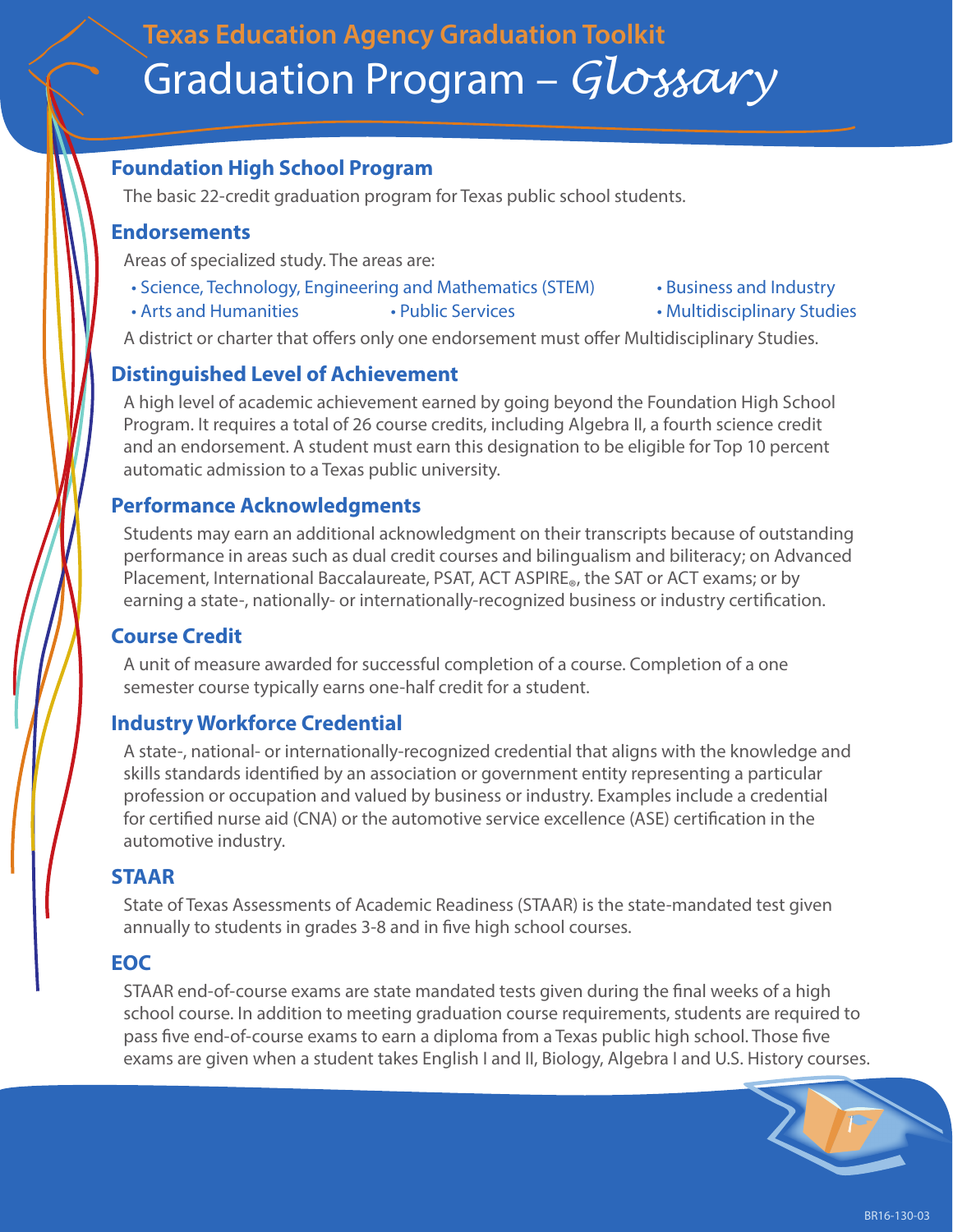**[Texas Education Agency Graduation Toolkit](#page-1-0)** *My Notes*

| -                        | $\overline{\phantom{a}}$ |  |
|--------------------------|--------------------------|--|
|                          |                          |  |
|                          |                          |  |
|                          |                          |  |
|                          |                          |  |
|                          |                          |  |
|                          |                          |  |
|                          |                          |  |
|                          |                          |  |
|                          |                          |  |
|                          |                          |  |
|                          |                          |  |
|                          |                          |  |
|                          |                          |  |
| $\overline{\phantom{0}}$ | $\sim$                   |  |
|                          |                          |  |
|                          |                          |  |
|                          | $\overline{\phantom{0}}$ |  |
|                          |                          |  |
|                          | -                        |  |
|                          |                          |  |
|                          | -                        |  |
|                          |                          |  |
|                          |                          |  |
|                          |                          |  |

# *My Graduation Date*